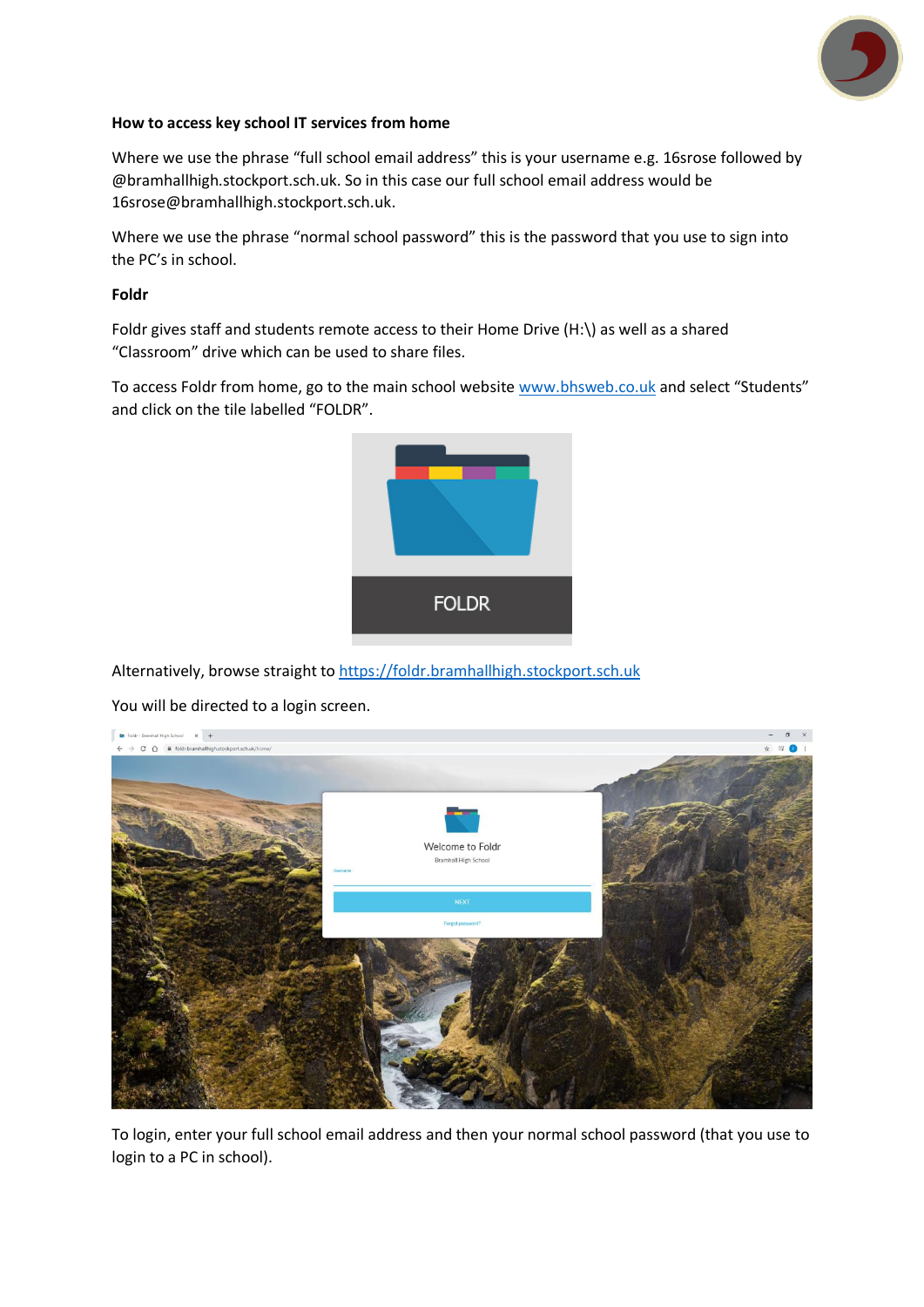

There is also an app available for foldr in the Windows Store, Apple Store and on Google Play. This can be downloaded separately. To configure, follow the step by step instructions once you have downloaded the app, where prompted use the URL shown above, then login using your full school email address and normal school password.

Please note, if the school internet connection goes down for any reason, FOLDR will not be available outside of school

## **Microsoft Office**

You can use the full version of Microsoft Office from home. This can be downloaded and installed from [www.office.com.](http://www.office.com/)

Where prompted, enter your full school email address and normal school password (the password you use to access a PC in school). Once you have successfully logged in, select the "Install Office 2016" button.

| ⊷<br>介☆※●<br>▶ ○ ★ ▲ C   ■ Microsoft Office Home<br>https://www.office.com/?auth=2<br>$x \nvert$ e<br>←<br>Amazon.co.uk - Online S - Booking.com Co TripAdvisor<br>a. |            |                                                                                         |              |             |         |                           |                         |                  |                     |             |                                        |                          |
|-----------------------------------------------------------------------------------------------------------------------------------------------------------------------|------------|-----------------------------------------------------------------------------------------|--------------|-------------|---------|---------------------------|-------------------------|------------------|---------------------|-------------|----------------------------------------|--------------------------|
| 冊                                                                                                                                                                     | Office 365 |                                                                                         |              |             |         |                           |                         |                  |                     | ۵           | ?<br>۰                                 | I Faulkner               |
|                                                                                                                                                                       |            | Good evening<br>م                                                                       |              |             |         |                           |                         |                  |                     |             | $\underline{\Psi}$ Install Office 2016 | ∧                        |
|                                                                                                                                                                       |            |                                                                                         |              |             |         |                           |                         |                  |                     |             | Other installations                    |                          |
|                                                                                                                                                                       |            | NB                                                                                      | $\circ$      | 團           | 益       | 22                        | $\overline{\mathbf{M}}$ | y⊱               | $\overline{\infty}$ | $\sqrt{2}$  | ۰D                                     |                          |
|                                                                                                                                                                       |            | Class Notebook                                                                          | Mail         | Calendar    | Planner | People                    | Tasks                   | Yammer           | PowerApps           | Flow        | Stream                                 |                          |
|                                                                                                                                                                       |            | d <sub>i</sub>                                                                          | D            |             |         |                           |                         |                  |                     |             |                                        |                          |
|                                                                                                                                                                       |            | Teams                                                                                   | Dynamics 365 |             |         |                           |                         |                  |                     |             |                                        |                          |
|                                                                                                                                                                       |            |                                                                                         |              |             |         |                           |                         |                  |                     |             |                                        |                          |
|                                                                                                                                                                       |            |                                                                                         | Documents    |             |         |                           |                         |                  |                     |             |                                        |                          |
|                                                                                                                                                                       |            | SHARED WITH ME<br>PINNED<br><b>RECENT</b>                                               |              |             |         |                           |                         |                  |                     | LAST OPENED |                                        |                          |
|                                                                                                                                                                       |            | Summer 2017<br>w<br>bramhallhighschool-my.sharepoint.com »  » Documents<br>3 months ago |              |             |         |                           |                         |                  |                     |             |                                        | $\checkmark$<br>Feedback |
| ÷                                                                                                                                                                     | $\circ$    | Type here to search                                                                     |              | O<br>$\Box$ | â<br>ıн | 冨<br>$\blacksquare$<br>w∃ | P目<br><b>Q</b>          | $\boldsymbol{e}$ |                     |             | ? へも□ 系(1)                             | 20:23<br>物<br>14/09/2017 |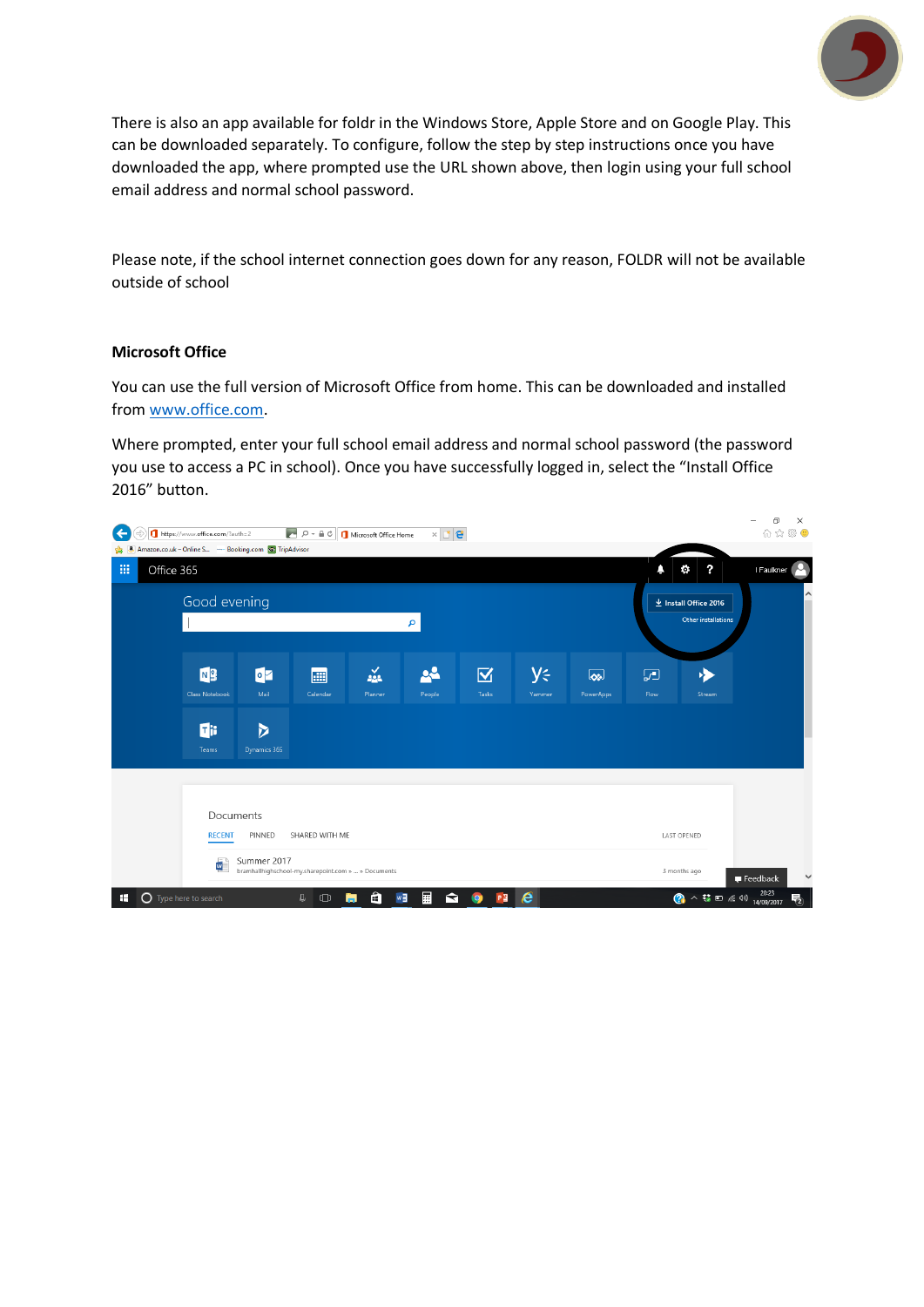

## When prompted, select the button labelled "Run"



Microsoft Office will now download and install onto your Windows device.

Once the installation has completed, open any of the Microsoft Office applications (Word, Excel, Powerpoint etc) and when prompted re-enter your full school email address and normal school password. This will license Microsoft Office to your device. This can be installed on up to 5 devices per member of staff/student.

It is also possible to download and install Microsoft Office onto other types of device other than a Windows based PC/Laptop. To download, open up your app store on your device and search for the office application you wish to install (Word, Excel, Powerpoint etc) and download. To license the app, open it from your device and again where prompted enter your full school email address and normal school password.

## **Show My Homework**

To access Show My Homework from home, go to the main school websit[e www.bhsweb.co.uk](http://www.bhsweb.co.uk/) and select "Students" and click on the tile labelled "Show My homework".



Alternatively, browse straight to [www.satchelone.com](http://www.satchelone.com/)

You will be redirected to the SMHW login screen.